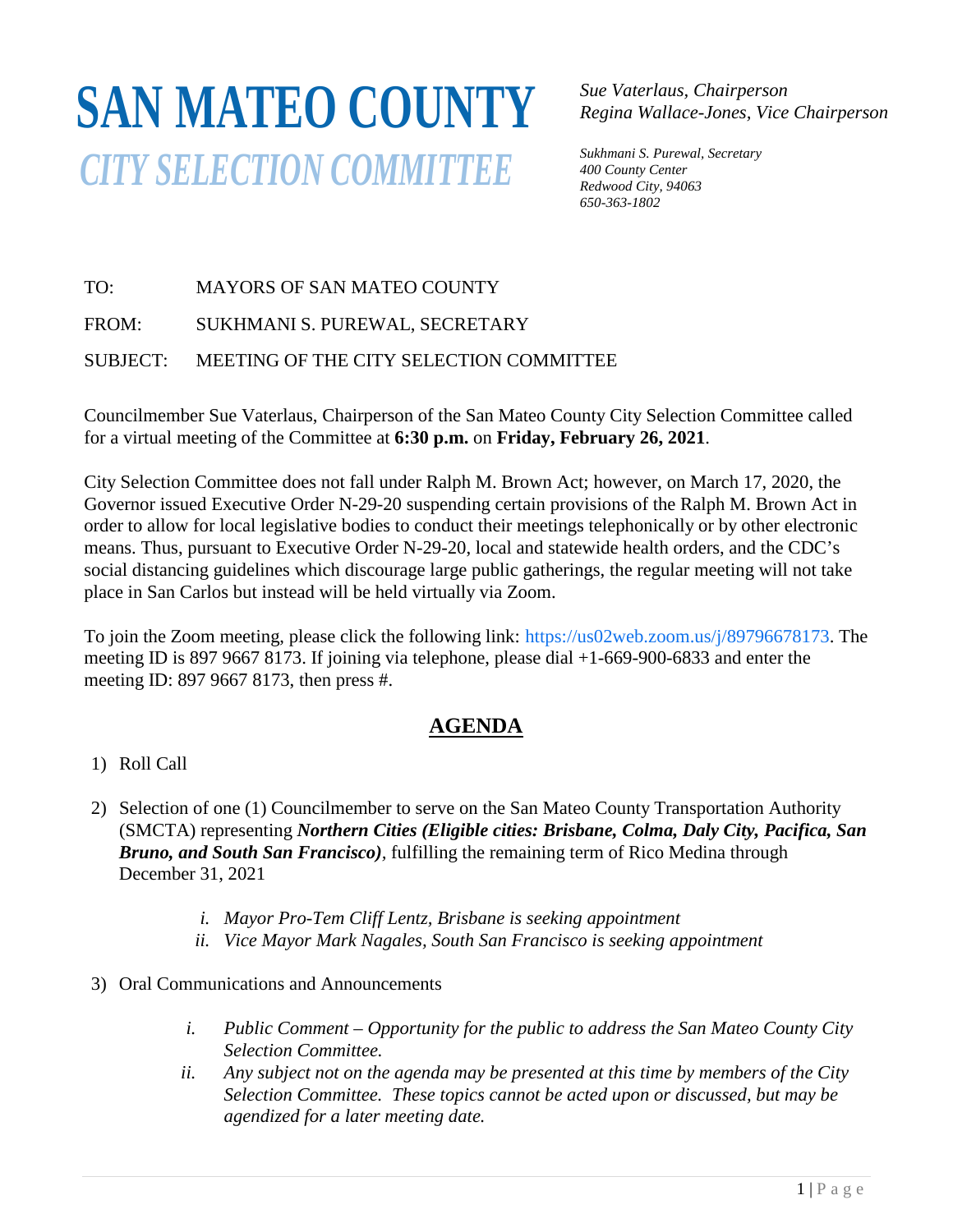If you have any questions or require additional information, contact Sukhmani S. Purewal at (650) 363- 1802.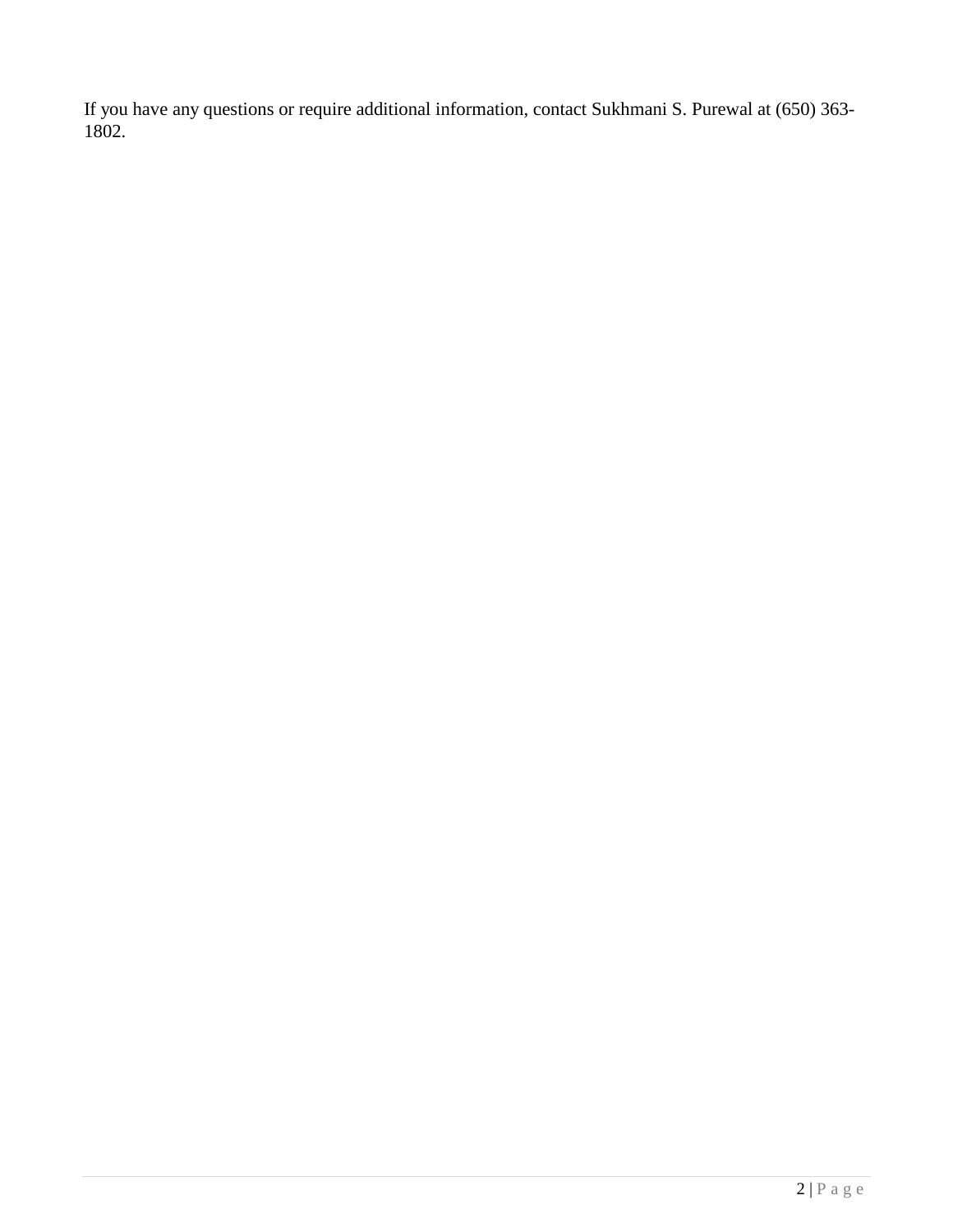

**City of Brisbane** 50 Park Place Brisbane, CA 94005-1310 (415) 508-2100 (415) 467-4989 Fax

February 12, 2021

Dear Honorable Mayors and Council Members,

I hope this letter finds you and your families well. I am seeking appointment to the Northern Cities Transportation Authority position because I believe transit in San Mateo County is at an important juncture in our history. I want to work with all our cities to find solutions that not only address local issues, but regional ones as well.

Today, we see many gray clouds over the transportation horizon with the future loss of institutional wisdom due to Executive Director Jim Hartnett's retirement in April, political conflicts with our neighbors to the north and south, and of course the fallout from the pandemic. I want to take the experience I have gained serving on C/CAG, SFO Roundtable and Commute.org to bring us together and help forge a strategic position that gives us the foundation to continue to be leaders in regional transportation.

Only a year ago, ridership on our trains, buses, shuttles and ferries was robust. Investment to expand and modernize our transit system was a key County focus. We know that our transit agencies are hurting because of dismal ridership, but we need to continue to take the long view because the pandemic will eventually pass and our economy will once again need reliable transit in order to thrive in a manner that is equitable for everyone. The cities in our County have a strong tradition of coming together for the betterment of all – I want to help contribute to that endeavor.

One of President Biden's top priorities is passing an infrastructure bill. San Mateo County needs to articulate our transportation infrastructure priorities so that we can be ready to receive those funds coming from the federal government. We do that by listening to all stakeholders, from up and down the transit corridor, on the coast and from our smaller cities inland, so that we can build a better transit infrastructure in the County and regionally.

We know that we have issues with our neighbors to the north and south of us. Sometimes they flex their muscles and make it difficult to work together in a collaborative effort. But for transportation to truly reach its regional potential, we must work together. I believe San Mateo County is strategically located and our elected officials have the right temperament and conviction to be the leader that takes the high road in moving our regional transit system in a direction that is more equitable, efficient, and accountable.

I have experience working on important issues with Supervisors from San Francisco and Santa Clara Counties, as well as Executive Directors and staff from transportation agencies in our region. I would like to apply that experience as a contributing member of the San Mateo County Transit Authority.

I would be honored to earn your support and vote.

Sincerely,

Cliff Lentz Mayor Pro-Tem, City of Brisbane 650-219-0293 cliffordlentz@gmail.com

*Providing Quality Services*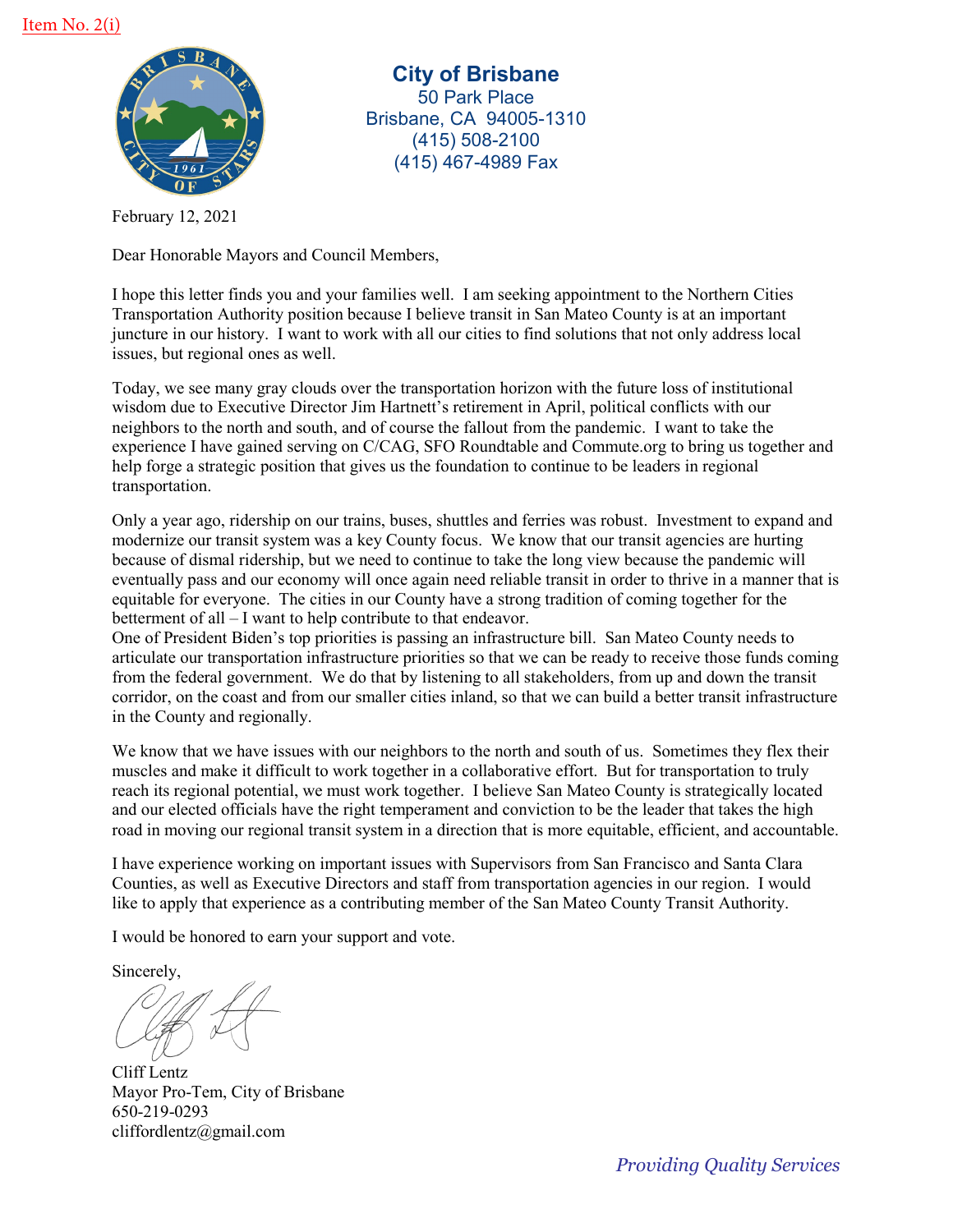

**CITY COUNCIL 2021** 

MARK ADDIEGO, MAYOR MARK NAGALES, VICE MAYOR (DIST. 2) JAMES COLEMAN, MEMBER (DIST. 4) **EDDIE FLORES, MEMBER** FLOR NICOLAS, MEMBER

MIKE FUTRELL, CITY MANAGER

#### OFFICE OF THE CITY COUNCIL

February 12, 2021

**City Selection Committee** C/o Sukhmani Purewal Secretary of City Selection Committee/Assistant Clerk of the Board of Supervisors

RE: Appointment to the San Mateo County Transportation Authority (TA) - Northern Judicial **Cities Seat** 

Dear Honorable Mayors and Councilmembers,

I am writing to seek your support for an appointment to the San Mateo County Transportation Authority (TA) for the Northern Judicial Cities seat. We need to continue to have active and thoughtful representation on the TA to ensure our communities remain well represented and that San Mateo County continues to make the best investments possible to improve local and regional transit.

As one of the first Filipino Americans elected to the South San Francisco City Council, I understand how important it is to have a seat at the table. I am a member of the Peninsula Division of the League of California Cities where I have served as the San Mateo County Representative for the Peninsula Division and now on the Legislative Action Committee. As a former aide to Assemblymember Gene Mullin and to Congresswoman Jackie Speier, I have over 10 years of legislative experience and have worked on developing policy to address regional issues and challenges. I currently serve on the Board of HEART of San Mateo County, and I am a member of the REACH Coalition, which addresses issues of racial and social equity in San Mateo County.

In South San Francisco, I've seen firsthand how investment in transportation has improved the quality of life for our residents. We have a free shuttle that brings residents around South San Francisco, with an annual ridership of 50,000 pre-COVID, and recently added a second shuttle. The new and enhanced Caltrain Station in South San Francisco, scheduled to open later in 2021, will lead to greater walkability and connectivity to our Downtown area and enhance station access and ridership. In 2020, South San Francisco implemented capital improvement projects to address pedestrian and bicycle safety and we are currently updating our Bicycle and Pedestrian Plan to focus on safety and connectivity for non-automotive modes of transportation. We are also exploring a new autonomous, all-electric transportation system with a local company that would connect regional transportation hubs, such as Caltrain and the Ferry Terminal, to employers in the East of 101.